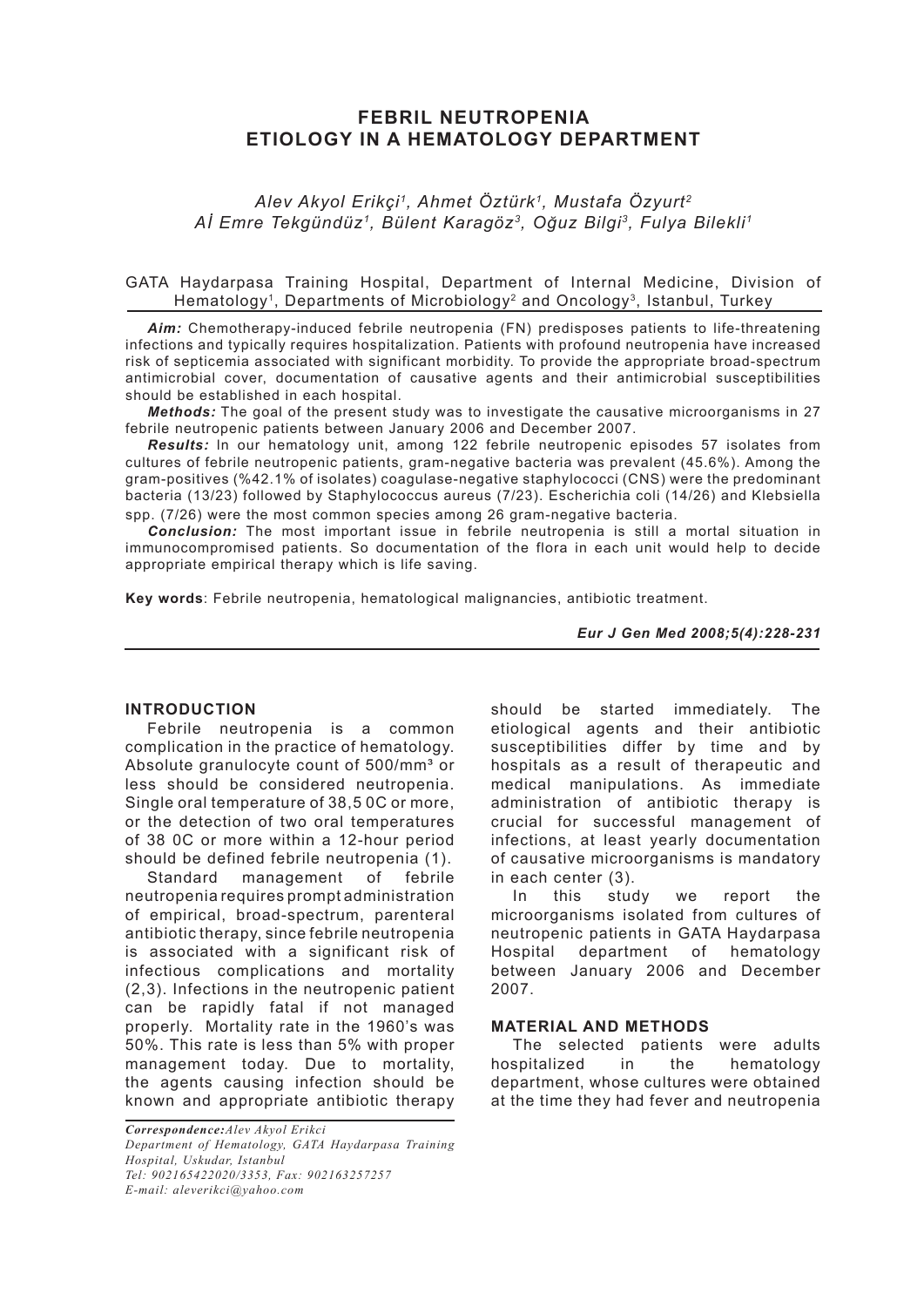| Bacteria                                | n  | $\frac{0}{0}$ |                                | n  | $\frac{0}{0}$ |                 | n | $\frac{0}{0}$ |
|-----------------------------------------|----|---------------|--------------------------------|----|---------------|-----------------|---|---------------|
| Gram-positive                           | 23 | 42.1          | Gram-negative                  | 26 | 45.6          | Candida spp.    |   | 12.3          |
| <b>CNS</b>                              | 13 |               | E. coli                        | 14 |               | C. albicans     |   |               |
| S. aureus                               |    |               | Klebsiella spp.                |    |               |                 |   |               |
| Streptococcus spp.                      |    |               | Citrobacter spp.               |    |               | Other           |   |               |
| Enterococcus spp.                       |    |               | Stenotrophomonas<br>maltofilia |    |               | Aspergillus spp |   | 0.3           |
|                                         |    |               | Pseudomonas spp.               |    |               |                 |   |               |
| $CMS: Coaaulase-negative stanhulaceeci$ |    |               | Acinobacter spp.               |    |               |                 |   |               |

**Table 1. The types of microorganisms from positive cultures**

*CNS: Coagulase-negative staphylococci.* 

(PMNL<500/mm³ or expected neutropenia within few days due to chemotherapy). Twenty seven patients (five of them with catheter) were included in this study. All the patients in this retrospective study were with hematological malignancies and had neutropenia duration of average 16±2 days.

At least one set of cultures were taken before the initiation of antibiotic therapy. Cultures were observed by BACTEC 9240 continuous monitoring system (BD Biosciences). Microbiological investigation of positive cultures were performed by classical microbiological methods and by miniAPI identification system. For commensal skin flora members at least two consequent isolates either from peripheral vein or one from catheter was considered to be positive. If catheter site was positive, the clinical sign and symptoms of septicemia were sought for significant positivity (4).

### **RESULTS**

During the two year period, twenty seven febrile neutropenic cases were hospitalized. One hundred twenty two febrile neutropenic episodes were observed. In 57 episodes positive cultures were obtained. Thirty eight (67%) isolates were from hemocultures, 12 (20.8%) were from urine cultures and 7 (12.2%) were from catheter, abscess and wound. Twenty six (45.6%) isolates were gram negative bacteria, whereas 23 (42.1%) isolates were gram positive bacteria. The predominant bacteria were E.coli and coagulase-negative staphylococci. The isolated microorganisms are shown in Table 1.

Gram positive bacteria were sensitive to vancomycine 100%, trimethoprim sulfomethosazole 43%, gentamycine 64%, levofloxacine 52%. Enteric bacteria were sensitive to imipenem 90%, piperacilline tazobactam 88% and amikacine 54%.

## **DISCUSSION**

The benefit of immediate use of appropriate antimicrobiological therapy has been implied years ago (5). It is easier to define the infection and to take cultures in cases with apparent site of infection. It is not usually possible in cases with febrile neutropenia due to difficult localization of infection (6). Approximately in 80% of cases the causative microorganism is from the endogenous flora (7).

In previous reports, microbiologically documented infections varied between 32.5% and 48% (8-12). In our study documented infections are 47% which is comparable to the results of mentioned studies.

Early studies show that gram-negative microorganisms were the most frequently isolated pathogens during the neutropenic episodes (13). After transplantation procedures and use of long term intravascular catheters in clinical practice, gram-positive isolates have become more frequent in febrile neutropenic patients  $(9, 14-16)$ .

In our country, in two large studies by the year 1996 blood isolates were grampositive microorganisms, whereas in 1998 both gram-positive and gram-negative bacteria were found to be equal (17,18). However in the study of Demiraslan et al gram negative bacteria were detected in 74.2% of the positive cultures whereas 25.8% were gram positive bacteria (19). Recently Baysallar et al reported cultures with gram positive bacteria of 69% and gram negative bacteria of 31% (20).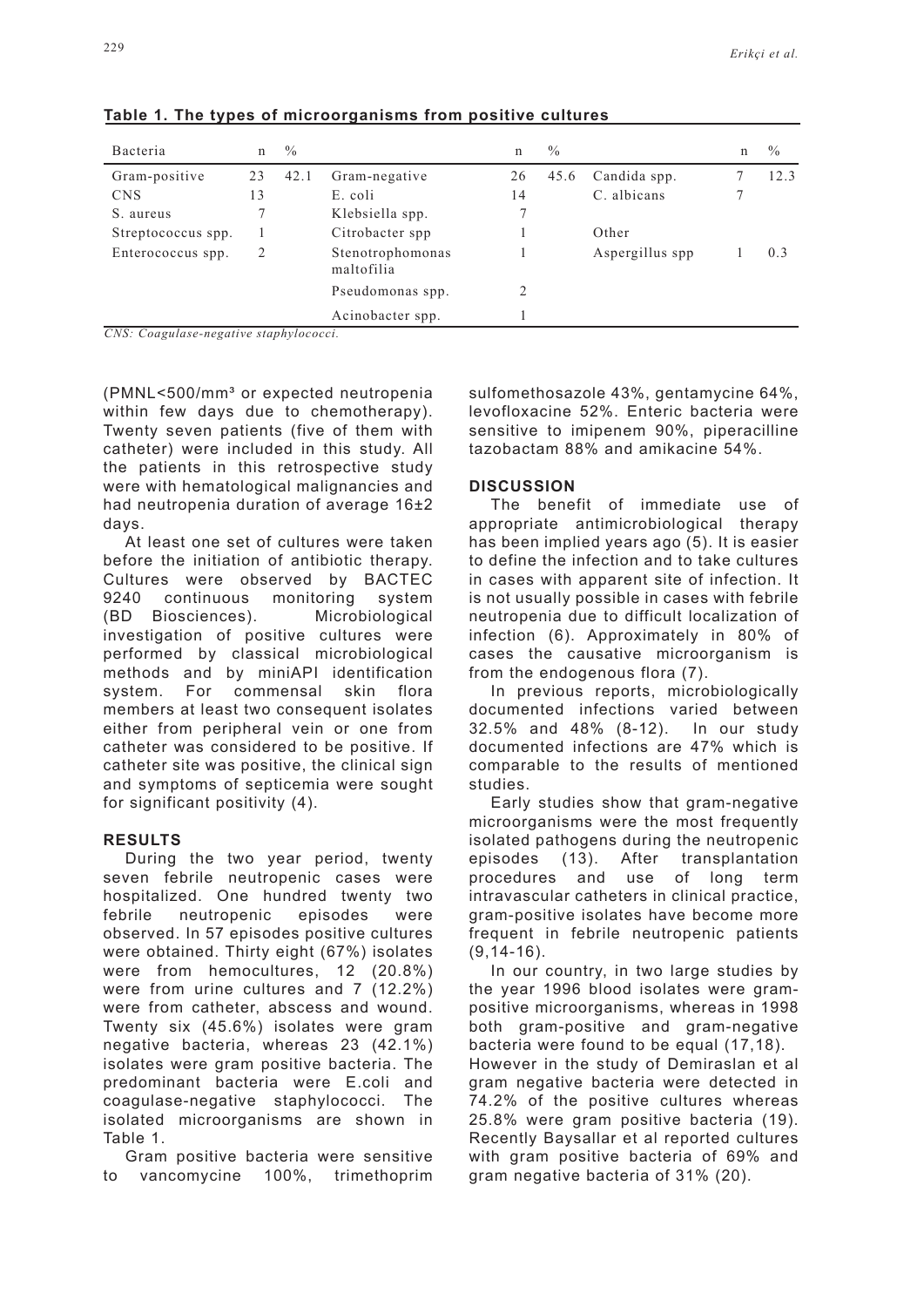There are different reports from different centers in all around the world. The difference may be due to used chemotherapy protocols or due to antimicrobial therapy. Among gramnegative microorganisms, the most common isolate is E.coli whereas in grampositive microorganisms the most common one is coagulase-negative staphylococci (6,21). In our report we detected similar results.

In this study we report the data of isolated microorganisms in our unit. Forty six percent of isolates were gram negative bacteria, whereas 42% of isolates were gram positive bacteria. There is a slight predominance of gram-negative microorganisms in our unit which can be explained by lack of transplantation and no long term use of intravascular catheters.

 The most important issue in febrile neutropenia is still a mortal situation in immunocompromised patients. So documentation of the flora in each unit would help to decide appropriate empirical therapy which is life saving.

## **REFERENCES**

- 1. Hughes WT, Armstrong D, Bodey GP, et al. 2002 guidelines for the use of antimicrobial agents in neutropenic patients with cancer. Clin Infect Dis 2002 15;34:730-51
- 2. Rolston KV. New trends in patient management: risk-based therapy for febrile patients with neutropenia. Clin Infect Dis 1999;29:515-21
- 3. Bodey GP, Buckley M, Sathe YS, Freireich EJ. Quantitative relationships between circulating leukocytes and infection in patients with acute leukemia. Ann Intern Med 1966;64:328-40
- 4. Garner JS, Jarvis WR, Emori TG, Horan TC, Hughes JM CDC definitions for nosocomial infections, 1988. Am J Infect Control 1988;16: 128-40
- 5. Schimpff S, Satterlee W, Young VM, Serpick A. Empiric therapy with carbenicillin and gentamicin for febrile patients with cancer and granulocytopenia. N Engl J Med 1971;284:1061-5
- 6. Bille J.Laboratory diagnosis of infections in febrile neutropenic or immunocompromised patients. Int J Antimicrob Agents 2000;16:87-9
- 7. Schimpff SC, Young VM, Greene WH, Vermeulen GD, Moody MR, Wiernik PH. Origin of infection in acute nonlymphocytic leukemia. Significance of hospital acquisition of potential pathogens. Ann Intern Med

1972;77:707-14

- 8. Akan H, Koç H, Arslan Ö, et al. Febrile neutropenia in a bone marrow transplantation unit. Int J Antimicrob Agents 1997;8:127-30
- 9. Ketterer N, Espinouse D, Chomarat M, et al. Infections following peripheral blood progenitor cell transplantation for lymphoproliferative malignancies: etiology and potential risk factors. Am J Med 1999;106:191-7
- 10. Salazar R, Solá C, Maroto P, et al. Infectious complications in 126 patients treated with high-dose chemotherapy and autologous peripheral blood stem cell transplantation. Bone Marrow Transplant 1999;23:27-33
- 11. Engels EA, Ellis CA, Supran SE, et al. Early infection in bone marrow transplantation: quantitative study of clinical factors that affect risk. Clin Infect Dis 1999;28:256-66
- 12. Celebi H, Akan H, Akçağlayan E, Üstün C, Arat M. Febrile neutropenia in allogeneic and autologous peripheral blood stem cell transplantation and conventional chemotherapy for malignancies. Bone Marrow Transplant 2000;26:211-4
- 13. Bodey GP.Antibiotics in patients with neutropenia. Arch Intern Med 1984;144: 1845-51
- 14. Mossad SB, Longworth DL, Goormastic M, Serkey JM, Keys TF, Bolwell BJ. Early infectious complications in autologous bone marrow transplantation: a review of 219 patients.Bone Marrow Transplant 1996;18: 265-71
- 15. Winston DJ. Prophylaxis and treatment of infection in the bone marrow transplant recipient. Curr Clin Top Infect Dis 1993;13: 293-321
- 16. Klastersky J.Empirical antibiotic therapy in neutropenic cancer patients. Eur J Cancer 1993;29A Suppl 1:6-10
- 17. Akova M, Akan H, Korten V, et al. Comparison of meropenem with amikacin plus ceftazidime in the empirical treatment of febrile neutropenia: a prospective randomised multicentre trial in patients without previous prophylactic antibiotics. Meropenem Study Group of Turkey. Int J Antimicrob Agents 1999;13:15-9
- 18. Erman M, Akova M, Akan H, et al. Febrile Neutropenia Study Group of Turkey. Comparison of cefepime and ceftazidime in combination with amikacin in the empirical treatment of high-risk patients with febrile neutropenia: a prospective, randomized, multicenter study. Scand J Infect Dis 2001;33:827-31
- 19. Demiraslan H,Yıldız O, Kaynar L, Altuntaş F,